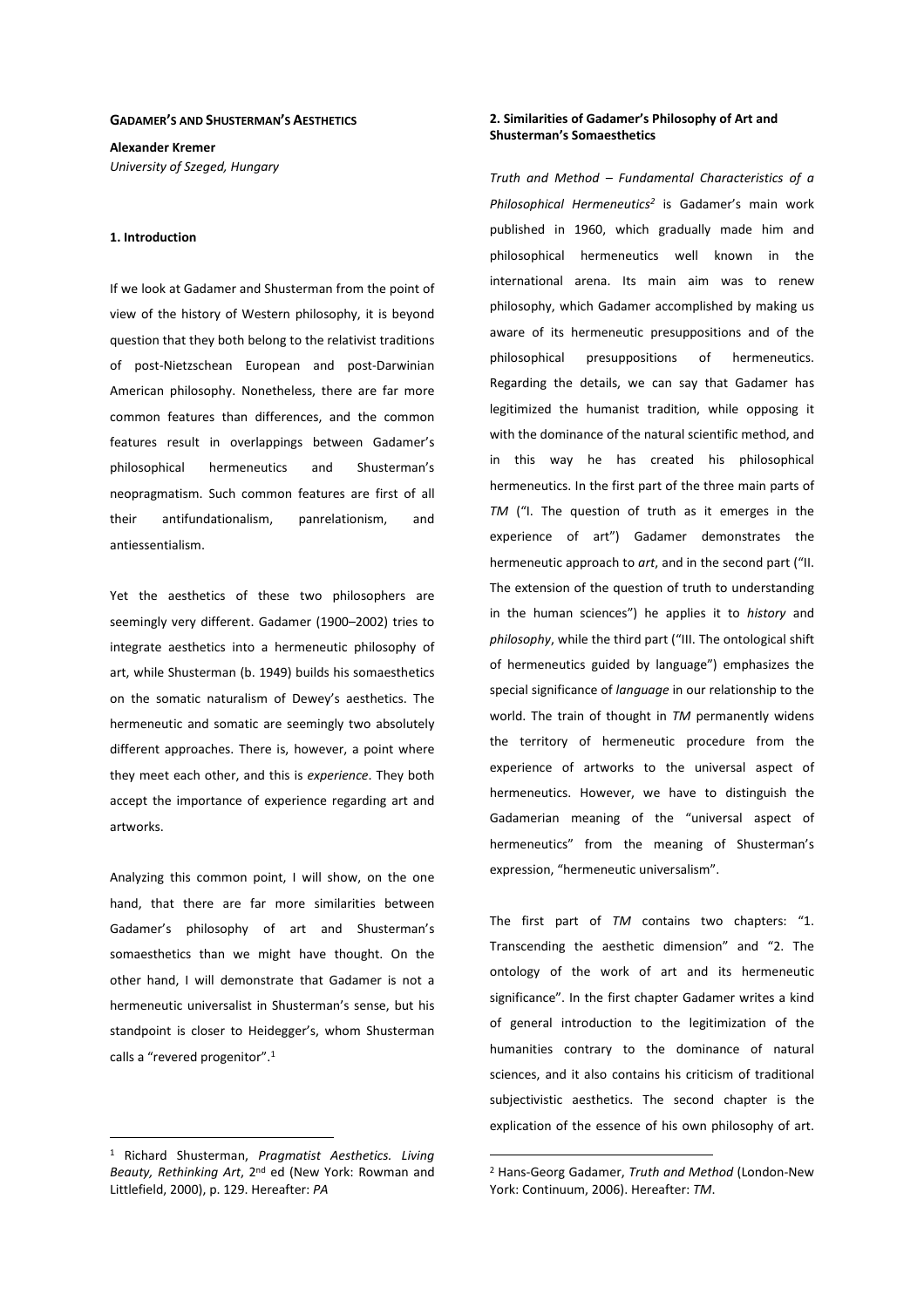Applying Heidegger's existential-phenomenological ontology, Gadamer's main aim is to show, while working out his philosophy of art, that "aesthetics has to be absorbed into hermeneutics" (*TM*, p. 157). Behind this idea we can find the recognition that the general connections of understanding and interpretation have to function in the particular field of art as well as in the particular case of the appreciation of an artwork. *An appreciation of an artwork is only a special occurrence of the general hermeneutic connections*.

By denouncing the subjectivistic trend in aesthetics that began with Kant, Gadamer contrasts the very special, primarily *experiential meaning* of artworks with the exclusiveness of their formal criteria. This means that understanding and interpretation of an artwork's special meaning have a distinctive (but not exclusive!) significance for Gadamer. At the very beginning of the real understanding of an artwork there is always, according to Gadamer, some kind of experience. It follows from this that it is beyond question for Gadamer that experience already includes understanding in itself:

We have seen that it is not aesthetic consciousness but the experience (Erfahrung) of art and thus the question of the mode of being of the work of art that must be the object of our examination. But this was precisely the experience of the work of art that I maintained in opposition to the levelling process of aesthetic consciousness: namely that *the work of art is not an object that stands over against a subject for itself. Instead the work of art has its true being in the fact that it becomes an experience that changes the person who experiences it. The "subject" of the experience of art, that which remains and endures, is not the subjectivity of the person who experiences it but the work itself*. (*TM*, p. 103. – my emphasis)

It stands to reason for Gadamer! Why? The reason is that he has based his philosophy of art, which transcends the aesthetic dimension, on the young Heidegger's existential-phenomenological ontology. What does it mean in detail? It means that Gadamer has taken and applied Heidegger's very thoroughgoing analysis of experience. Martin Heidegger (1889–1976), as it is well known, achieved the ontological turn in Western philosophy, created philosophical hermeneutics, and wanted to answer the question of Being throughout his whole life. He combined his ontological approach with his transformed version of Husserlian phenomenology and his philosophical hermeneutics. The early Heidegger (1919–1929) wanted to fulfill his project in *Being and Time*,<sup>3</sup> that is, to create a fundamental ontology through an existential analysis of *Dasein*, but his fundamental ontology remained a torso. However, he did complete the existential analysis.<sup>4</sup> Heidegger, who had criticized and rejected the *conscious intentionality* of Husserl's phenomenology, replaced it with *experiential intentionality* in his existential phenomenology. According to the young Heidegger we can have, in the most basic approach, exclusively phenomena about the world, which are essentially experiences, that is, lived, non-discursive "meanings and significances". I have to emphasize here that the meaning of experience is threefold in Heidegger. It includes the being who experiences, as well as the object and the process of experiencing.

Gadamer has taken this Heideggerian analysis of experience, and just like Dewey did in *Art as Experience*, Gadamer has embedded aesthetic experience into the whole of the human life. If we read in Gadamer that "aesthetics has to be absorbed into hermeneutics" (*TM*, p. 157.), then it is essentially the same striving that we can find in Dewey's work. As Dewey speaks about the priority of "The Live Creature" and wants to grasp the aesthetic experience as embedded in this creature's life, so does Gadamer, because his philosophical hermeneutics is a description of how we gather experiences, understand and interpret the world.

 $\overline{a}$ 

<sup>3</sup> Martin Heidegger, *Being and Time*, transl. by Joan Stambaugh (SUNY Press, 1996). Hereafter: *BT*.

<sup>4</sup> After "the Turn" (die Kehre, 1929–1935), the late Heidegger (1935–1976) evaluated his early work, *BT* as a subject centered philosophy, and absolutely neglected the existential analysis. The late Heidegger focused directly on Being, on the history of Being and Ereignis.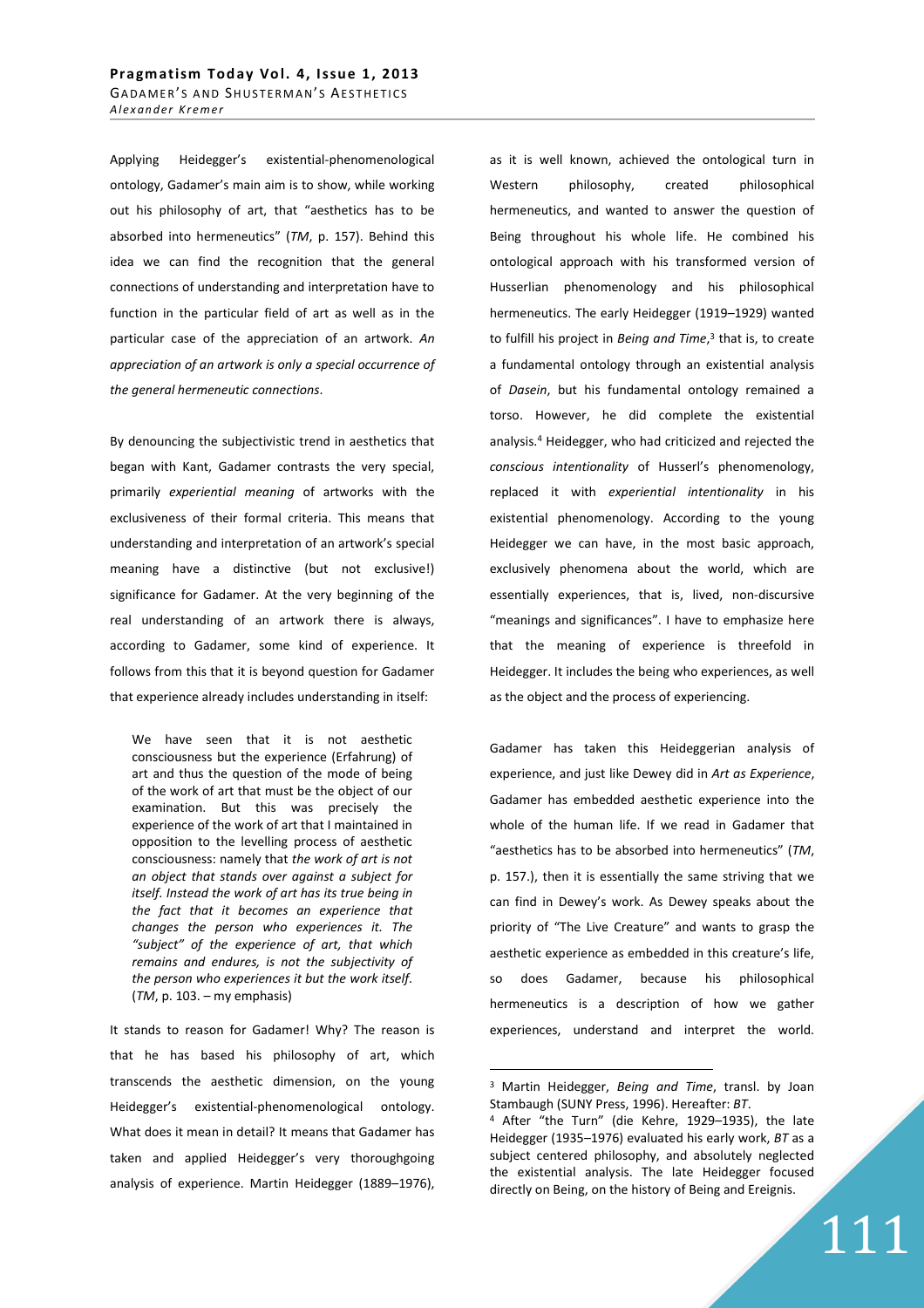Aesthetic experience may be grasped only as a part of human life. What is more, they both understand the work of art not as an independent objective entity, but first of all as a special, experiential meaning, which comes to life in the process of experience, and this experience is in the first real moment an immediate and non-discursive experience that always includes understanding.

Shusterman's somaesthetics is built in this respect on Dewey's aesthetics, and the similarities are also selfevident between Gadamer's and Shusterman's views. It is beyond question at the same time that Shusterman, who also builds his aesthetics on the dominance of experience, focuses in his somaesthetics, contrary to Gadamer, on aesthetic experience in a wider sense. Shusterman has obviously emphasized the differences between his and Dewey's views as well, for example that he does not accept Dewey's "experiential definition of art and essentialist theory of aesthetic experience" (*PA*, p. ix).<sup>5</sup> Furthermore, Shusterman questions "his halfhearted approach to popular art," and contests "his excessive reliance on immediate experience as the foundation for all thought and the criterion for justifying aesthetic value" (*PA*, p. ix). However, all these differences do not affect or alter the essential similarity between Gadamer's and Shusterman's views regarding the central position of experience and the artwork's relational mode of being.

## **3. Gadamer is not a Hermeneutic Universalist**

Let us return, however, from aesthetic experience to experience in general, and let us demonstrate that Gadamer is not a hermeneutic universalist. In the third part of *TM*, we can actually find a sentence from

112

 $\overline{a}$ 

Gadamer that says that "all understanding is interpretation" (*TM*, p. 390), but my interpretation differs from Shusterman's. According to Shusterman this Gadamerian expression, which is taken out of context, shows that Gadamer claims the absolute identity of understanding and interpretation. He calls this view is "hermeneutic universalism":

Considerations of this sort have led Gadamer and other hermeneutic universalists to the radical claim that "all understanding is interpretation. (*PA*, p. 130)

However, considering two important contexts will result in a different interpretation. One of the contexts is naturally the context of the quoted expression ("all understanding is interpretation"), the other one is Gadamer's philosophical development. If we read thoroughly the mentioned paragraph of *TM*, then it becomes recognizable that Gadamer understands his expression ("all understanding is interpretation") from the point of view of German romanticism and, primarily, from that of the young Heidegger. The very important beginning of the paragraph, which was highlighted by Gadamer himself, goes this way:

Since the romantic period we can no longer hold the view that, *in the absence of immediate understanding*, interpretive ideas are drawn, as needed, out of a linguistic storeroom where they are lying ready. *Rather, language is the universal medium in which understanding occurs. Understanding occurs in interpreting*. (*TM*, p. 390. – The first emphasis added, the second emphasis in the original.)

By "German romanticism" we have to understand among others Schleiermacher, one of whose hermeneutic theses is quoted by Gadamer: "Everything presupposed in hermeneutics is but language" (*TM*, p. 383). However, it is beyond question that the young Heidegger's influence is much more important for Gadamer's intellectual development. In this case it is obvious that the last sentence of our Gadamer quotation ("*Understanding occurs in interpreting*") stands in absolute harmony with Heidegger's description in *Being* 

<sup>&</sup>lt;sup>5</sup> See for example, when Shusterman says that "Unfortunately, Dewey does not confine himself to transformational provocation, but also proposes aesthetic experience as a theoretical definition of art". ("The End of Aesthetic Experience," *Journal of Aesthetics and Art Criticism*, 55 (1997), p. 33.)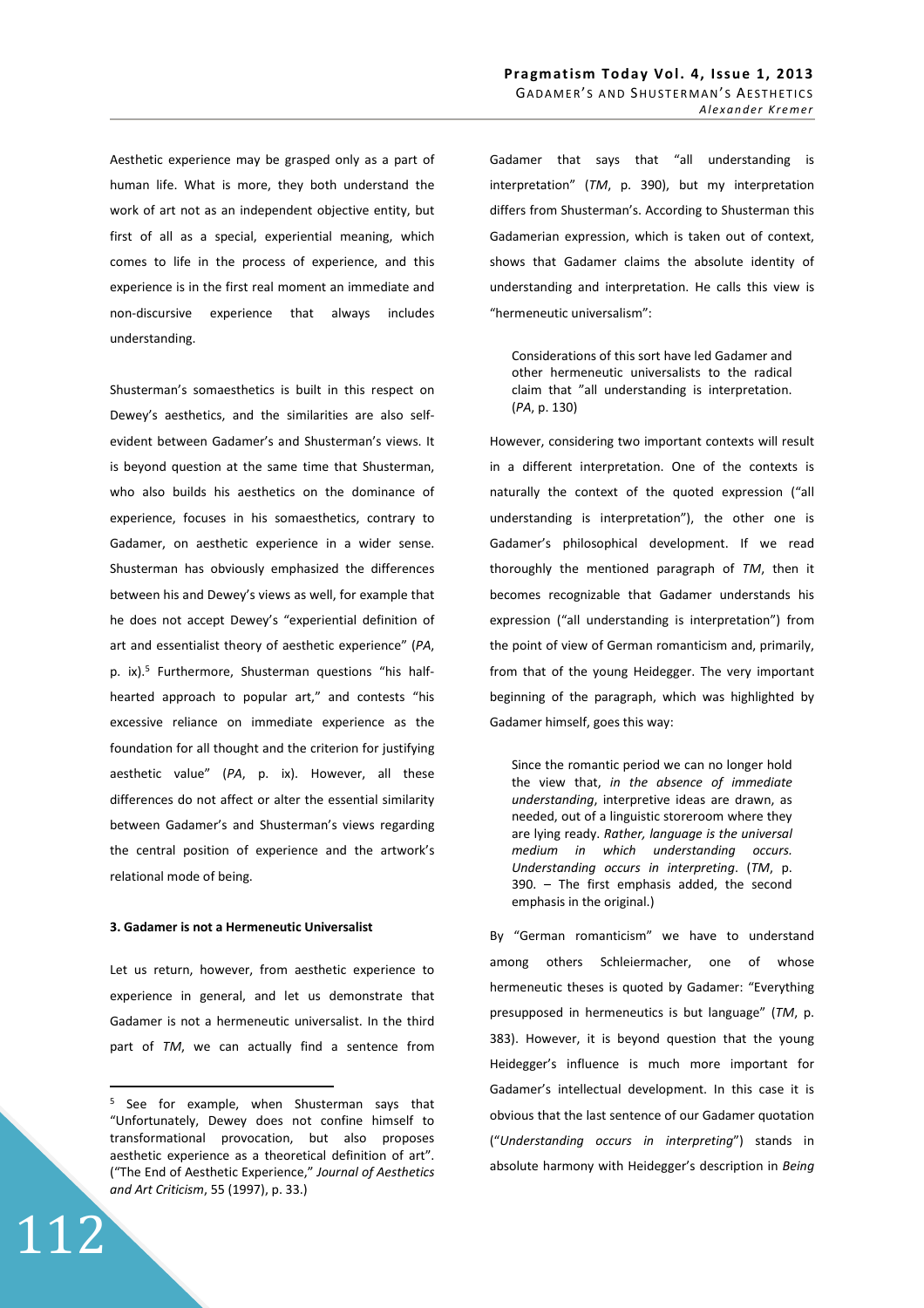*and Time*. "The project of understanding has its own possibility of development. We shall call the development of understanding *interpretation*" (*BT*, p. 139), claims Heidegger, and the next sentences of the 32nd section in *BT* ("Understanding and Interpretation") offer on a tray the right interpretation of the focused Gadamerian sentence:

We shall call the development of understanding *interpretation*. In interpretation understanding appropriates what it has understood in an understanding way. *In interpretation understanding does not become something different, but rather itself.* Interpretation is existentially based in understanding, and not the other way around. *Interpretation is not the acknowledgment of what has been understood, but rather the development of possibilities projected in understanding.* (*BT*, p. 139 – my emphases)

It follows from this that Gadamer does not think that all understanding is always and definitely interpretation, but he thinks that the development of understanding happens in the best way in interpretation if we explicate understanding at all! Not only for Heidegger, but also for Gadamer there exists a non-discursive, experiential understanding, and he also knows that not every understanding needs and is followed by interpretation. (Pay attention to Gadamer's words in our quotation: "in the absence of immediate understanding"!) However, a real experience is always a new one, that is a negative experience (and it is never an experience that only repeats an earlier experience), and its most suitable development is interpretation, linguistic at all times. (It is *the most suitable development* in the sense that it is *the most human one*, because other beings on Earth do not have the ability of and possibility for discursive, linguistic interpretation!) It means that the Gadamerian expression, "all understanding is interpretation", does *not* identify understanding and interpretation. *Rather*, Gadamer's statement means only *that if we need and want to explicate the details of an understanding*, which is non-discursive, experiential understanding in many cases and related to the actual relative whole of our

practice, then the most suitable, the most human way is interpretation, at all times discursive. *This is actually Heidegger's standpoint, and as long as Heidegger is not a hermeneutic universalist in Shusterman's opinion, Gadamer cannot be evaluated in this way either.* However, it is obvious from his *Pragmatist Aesthetics* that in Shusterman's opinion Heidegger and Wittgenstein were only "*two revered progenitors* of hermeneutic universalism who I think wisely resisted that doctrine". (*PA*, p. 129) That is why I am persuaded that Gadamer also belongs to the revered progenitors with his standpoint, and not to the hermeneutic universalists understood in the extreme Shustermanian sense. Proof is offered by Gadamer himself, because he claims in one of his interviews as follows:

– H-G. Gadamer: Das ist Hermeneutik, zu wissen, wieviel immer Ungesagtes bleibt, wenn man etwas sagt. Nach dieser Richtung geht sehr vieles, was durch den Wissenschaftsbegriff der Neuzeit fast ganz unserer Aufmerksamkeit entgeht. So habe ich es geradezu als das Wesen des hermeneutischen Verhaltens bezeichnet, daB man nie das letzte Wort behalten soll. – J. Grondin: Wenn ich recht verstehe, heben Sie damit auf die Grenzen der Sprache ab, während man in *Wahrheit und Methode* den entgegengesetzten Eindruck bekommt, daB das Universum der Sprache grenzenlos sei. – H-G. Gadamer: Aber nein, das habe ich nie gemeint und auch nicht gesagt, daB alles Sprache ist. Sein, das verstanden werden kann, ist Sprache. Darin steckt eine Begrenzung. Was also nicht verstanden werden kann, kann eine unendliche Aufgabe sein, das Wort zu finden, das der Sache wenigstens näher kommt.<sup>6</sup>

 $\overline{a}$ 

<sup>&</sup>lt;sup>6</sup> "Dialogischer Rückblick auf das Gesammelte Werk und dessen Wirkungsgeschichte", in: *Gadamer Lesebuch*, ed. by Jean Grondin. (Tübingen: Mohr Siebeck, 1997), p. 286.

<sup>–</sup> H-G. Gadamer: In hermeneutics the thing is to know that much more always remains unsaid when one says something. From this aspect there are lots of things at issue that avoid our attention almost entirely, due to the concept of science in modernity. That is why I have described as the essence of hermeneutical attitude that one shall not insist on having the last word.

<sup>–</sup> J. Grondin: If I understand it correctly, you are emphasizing the limits of language this way, whereas one gets the opposite impression*,* that the universe of language is boundless, when reading *Truth and Method.* – H-G. Gadamer: Not at all, I have never thought and